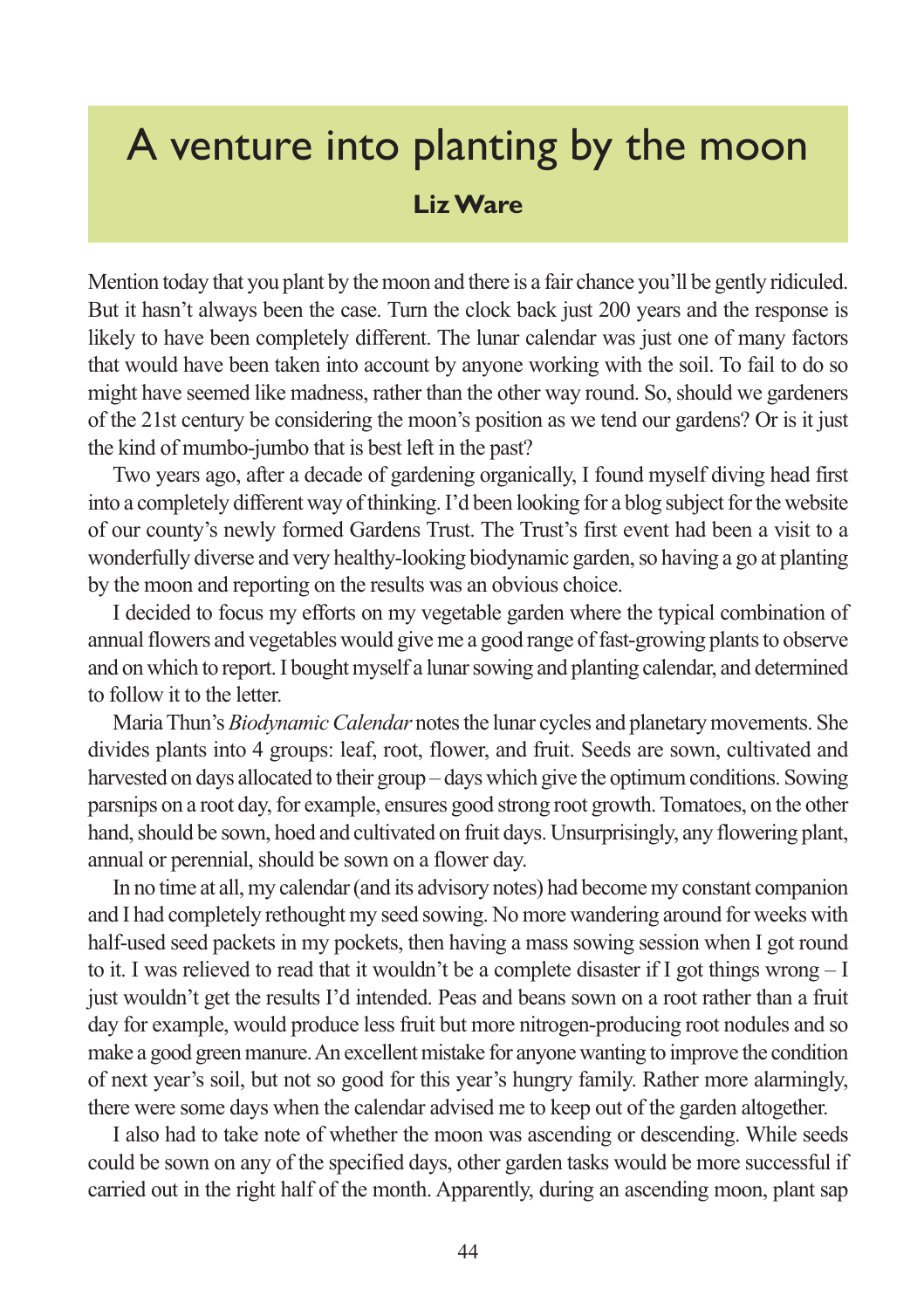rises more strongly, making it a good time for grafting. When it's descending, plants take root more readily – so this is when any transplanting should be done. Sap movement is slower too, so it's a good time to trim hedges and prune trees.

My gardening diary for March 2009 is full of excited exclamation marks. I'd sown parsley, dill, corn salad, coriander, basil and two varieties of lettuce on a leaf day. Within 4 days of sowing all but the parsley had germinated. The same applied to the cornflower and cosmos that I had sown on flower days. I couldn't remember germination ever being quite so reliable and speedy. Whatever I sowed on the correct day did well. Other gardeners who were following the blog reported similar experiences.

My excitement was short lived. There was an unexpected problem just around the corner. Those strong little seedlings did so well that they were ready to be transplanted before the moon started to descend – the optimum time for planting out. What should I do? Should I cheat? Or leave the poor things to get long and leggy? I did neither. I ate anything that was edible and made a mental note to sow the next batch not only on the appropriate day but also as close to 'transplanting time' as possible. Then I could be sure of planting them out while they were still at their best.

Feeling harassed by this pedantic method of gardening, I had a very helpful tip from someone in her second year of lunar planting: be organised. She had a planting list for each month and prepared her allotment or pots ahead of the planting date, so that seed sowing took only a few minutes. I tried it and it helped. But what were the end results? Did I finish the season surrounded by vast quantities of fruit, vegetables, and flowers?

I'd like to be able to tell you that I had a bumper harvest and that my annual flowering plants were even more floriferous than usual. But sadly, that wouldn't be true. It was a strange summer and, as always, the conditions suited some plants more than others. Planting by the moon might give everything a flying start but it doesn't change the weather; not does it avoid the need to water, protect and compost.

However, something very measurable did change, and that was my attitude. As soon as I noticed how quickly the seeds were germinating and just how thick and fibrous the roots of the seedlings were, the discipline of doing what was right for the plant (rather than what suited my own timetable) started to be satisfying rather than irritating. Eighteen months on, I'm no longer writing the blog, but I haven't given up on the moon. Sometimes I can't avoid doing things on the 'wrong' day and I feel quite relaxed about that. But it is almost akin to giving my sons the occasional ready-meal. They still grow, but I know that I haven't provided the very best. Planting by the moon no longer feels odd. It's my new 'normal'. Now that I've mastered the basics, it's become a more measured and restful way to garden. As for the future  $-$  I think it could be time to have a go at some hardy perennials.

**Liz Ware** is a garden historian, garden writer and photographer who also loves growing and eating vegetables.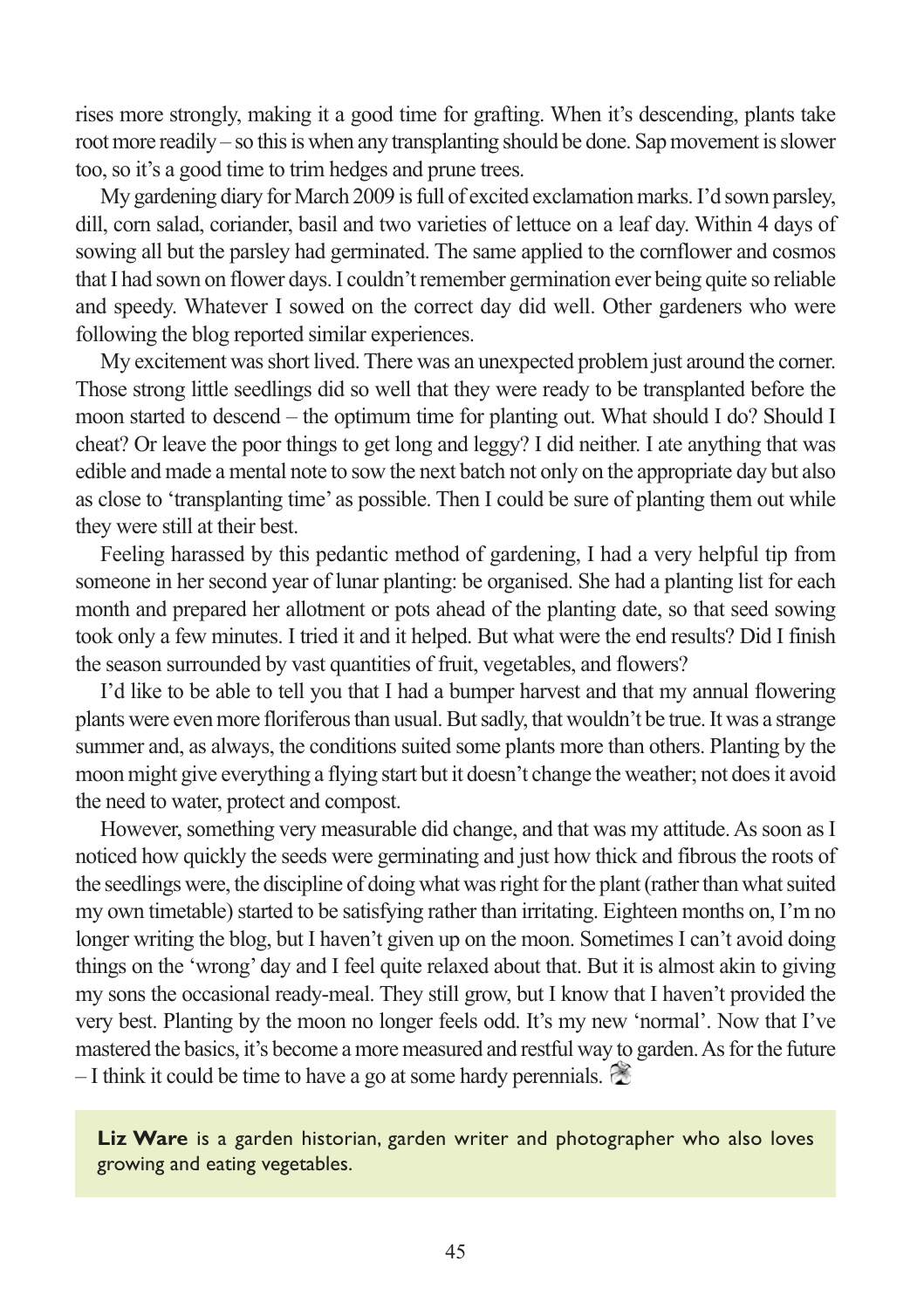## Lunatic planting – an allotment-holder's view **Fern Alder**

It was some time in early noughties that I saw a gardening programme on television that really sparked my interest. It followed the work of a horticultural degree student at Wisley, who was required to manage an allotment-sized plot and decided to put the Gardening-by-the-Moon theory to the test. This was, of course, a luxury many of us ordinary mortals wouldn't have the time for – to undertake a trial in a measured and scientific way.

The student divided the plot into two equal halves, and gardened one side quite randomly and, on the other, religiously followed the rules in the book *Gardening and Planting by the Moon* by Nick Kollerstrom. It goes without saying that the planting on each side was replicated exactly. The results of this experiment were really quite extraordinary: the two sides were obviously very different. An archway with climbing plants, its pillars one on each side, showed enormous visual difference. The crops were strikingly different in quality and quantity. In late summer, when the crops were harvested and weighed, the 'lunatic' side came out extraordinarily well, with the yields of crops far outweighing those from the randomly gardened side.

As a long-term allotment holder I was excited about the whole concept, and was of course fascinated to see whether I too could increase my yields by using these methods. I got the book and tried to get to grips with the information about the theory, much of which I have to admit I have been unable to relate to, no doubt owing to my own shortcomings. In a nutshell,